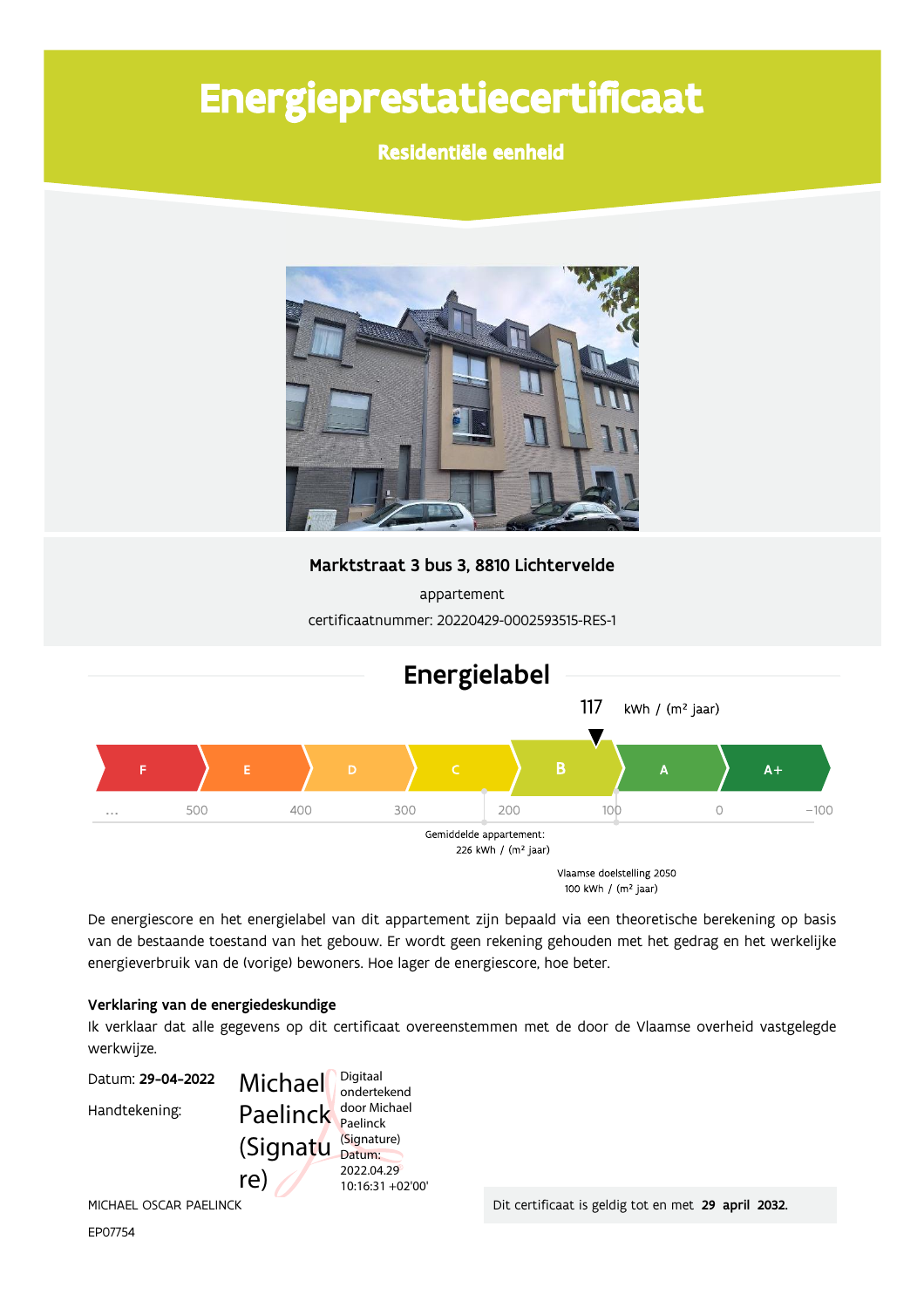## Huidige staat van het appartement

Om met uw appartement te voldoen aan de energiedoelstelling, zijn er twee mogelijke pistes:



 $\star$  De **U-waarde** beschrijft de isolatiewaarde van daken, muren, vloeren, vensters … Hoe lager de U-waarde, hoe beter het constructiedeel isoleert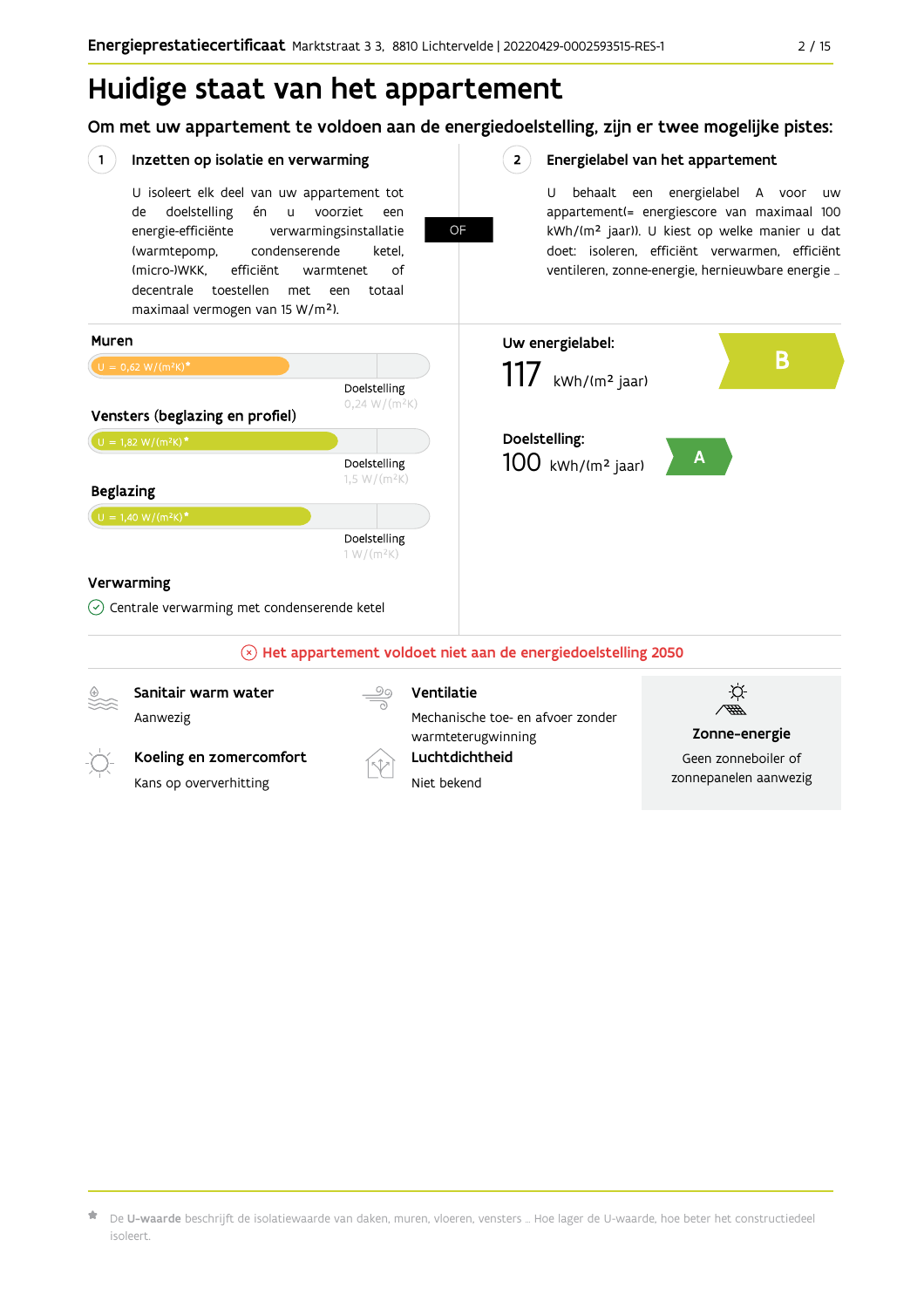## Overzicht aanbevelingen

In deze tabel vindt u aanbevelingen om uw appartement energiezuiniger te maken. De aanbevelingen zijn gebaseerd op piste 1. Kunt u ze niet allemaal uitvoeren, dan helpen ze u ook om via piste 2 de doelstelling te halen. Vraag advies aan een specialist voordat u met de renovatiewerken start.

De volgorde in deze tabel is automatisch bepaald en is niet noodzakelijk de juiste volgorde om aan de slag te gaan. Het is louter een eerste indicatie op basis van de energieprestatie.

|                          | <b>HUIDIGE SITUATIE</b>                                                                                                                                                                    | <b>AANBEVELING</b>                                                                                                             |
|--------------------------|--------------------------------------------------------------------------------------------------------------------------------------------------------------------------------------------|--------------------------------------------------------------------------------------------------------------------------------|
|                          | Muur<br>42 m <sup>2</sup> van de muren is te weinig geïsoleerd.                                                                                                                            | Plaats bijkomende isolatie.                                                                                                    |
|                          | Zonneboiler<br>Er is geen zonneboiler aanwezig.                                                                                                                                            | Onderzoek de mogelijkheid om een zonneboiler te plaatsen.<br>Raadpleeg hiervoor de zonnekaart of vraag raad aan een<br>vakman. |
|                          | Zonnepanelen<br>Er zijn geen zonnepanelen aanwezig.                                                                                                                                        | Onderzoek de mogelijkheid om zonnepanelen te plaatsen.<br>Raadpleeg hiervoor de zonnekaart of vraag raad aan een<br>vakman.    |
|                          | Vensters<br>22 m <sup>2</sup> van de vensters heeft<br>hoogrendementsbeglazing (geplaatst na<br>2000). Dat is redelijk energiezuinig, maar<br>voldoet nog niet aan de energiedoelstelling. | Als u de beglazing vervangt, zorg dan dat deze voldoet aan<br>de energiedoelstelling.                                          |
|                          |                                                                                                                                                                                            | Proficiat! De verwarmingsinstallatie met condenserende ketel voldoet aan de energiedoelstelling.                               |
| Energetisch niet in orde | • Zonne-energie<br>• Energetisch redelijk in orde                                                                                                                                          | • Energetisch helemaal in orde                                                                                                 |

### Energielabel na uitvoering van de aanbevelingen

Als u beslist om uw appartement stapsgewijs te renoveren in de hierboven gesuggereerde volgorde, geeft de onderstaande energieschaal een overzicht van waar uw appartement zich na elke stap zal bevinden op de energieschaal. Verandert u de volgorde, dan verandert ook de impact van elke maatregel. Dat kan hier niet weergegeven worden. Bij de plaatsing van een installatie op zonne-energie zal het energielabel nog verder verbeteren.

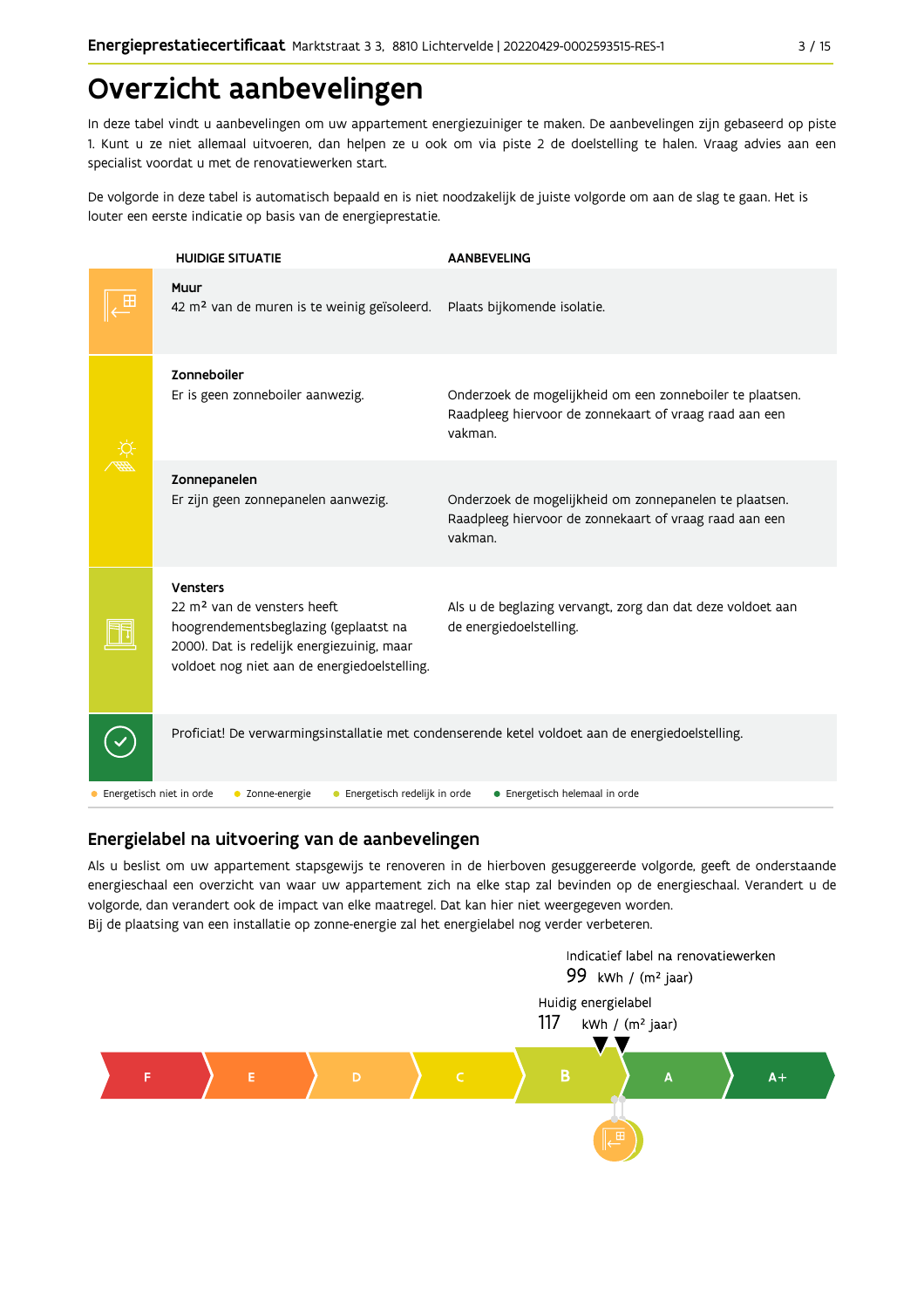## Aandachtspunten

 $\left( \begin{array}{c} 1 \end{array} \right)$ 

Hou rekening met de volgende aspecten als u uw appartement energiezuinig en comfortabeler wilt maken.

Luchtdichtheid: De luchtdichtheid van uw appartement is niet gemeten. Een goede luchtdichtheid is nodig om de warmte niet via spleten en kieren te laten ontsnappen. Let er bij de renovatie op dat de werken luchtdicht uitgevoerd worden. U kunt nadien de luchtdichtheid laten meten om eventueel overblijvende lekken op te sporen en uw energielabel mogelijk nog te verbeteren.

afgevoerde lucht en bespaart u energie. Bekijk ook of vraagsturing mogelijk is. Bij vraagsturing wordt er lucht toe- en afgevoerd als dat nodig is. Zo bespaart u energie.

## Ventilatie: Uw appartement beschikt over een systeem met mechanische toe- en afvoer maar zonder warmteterugwinning. Bekijk of warmteterugwinning mogelijk is. Zo kunt u warmte recupereren uit de



Koeling en zomercomfort: Uw appartement heeft kans op oververhitting. Overweeg buitenzonwering om de zon zoveel mogelijk buiten te houden tijdens de zomer. Vermijd de plaatsing van een koelinstallatie, want die verbruikt veel energie.

Sanitair warm water: Uw appartement beschikt niet over een zonneboiler. Overweeg de plaatsing van een zonneboiler of warmtepompboiler. Daarmee kunt u energie besparen.

#### **Pool** Renovatie gebouw

Bij een gebouw met meerdere (woon)eenheden zal de energetische renovatie vooral betrekking hebben op de gemeenschappelijke delen, zoals de daken, vloeren, buitenmuren en de collectieve installaties. U moet mogelijks samen met de mede-eigenaars beslissen over de renovatie van de gemeenschappelijke delen. Dergelijke renovatie kadert best in een totaalaanpak.

### Let op!

De aanbevelingen, aandachtspunten en eventuele prijsindicaties op het energieprestatiecertificaat worden standaard gegenereerd op de wijze die de Vlaamse overheid heeft vastgelegd. Laat u bijstaan door een specialist om op basis van de aanbevelingen en aandachtspunten een concreet renovatieplan op te stellen. De energiedeskundige is niet aansprakelijk voor de eventuele schade die ontstaat bij het uitvoeren van de standaard gegenereerde aanbevelingen of aandachtspunten.

#### Meer informatie?

- Voor meer informatie over het energieprestatiecertificaat, gebruiksgedrag, woningkwaliteit ... kunt u terecht op www.energiesparen.be.
- Meer informatie over uw appartement vindt u op uw persoonlijke woningpas. Surf naar woningpas.vlaanderen.be om uw woningpas te bekijken.
- Meer informatie over beter renoveren vindt u op www.energiesparen.be/ikbenoveer.

Gegevens energiedeskundige: MICHAEL OSCAR PAELINCK 8800 roeselare EP07754

#### **Premies**

Informatie over energiewinsten, subsidies of andere financiële voordelen vindt u op www.energiesparen.be.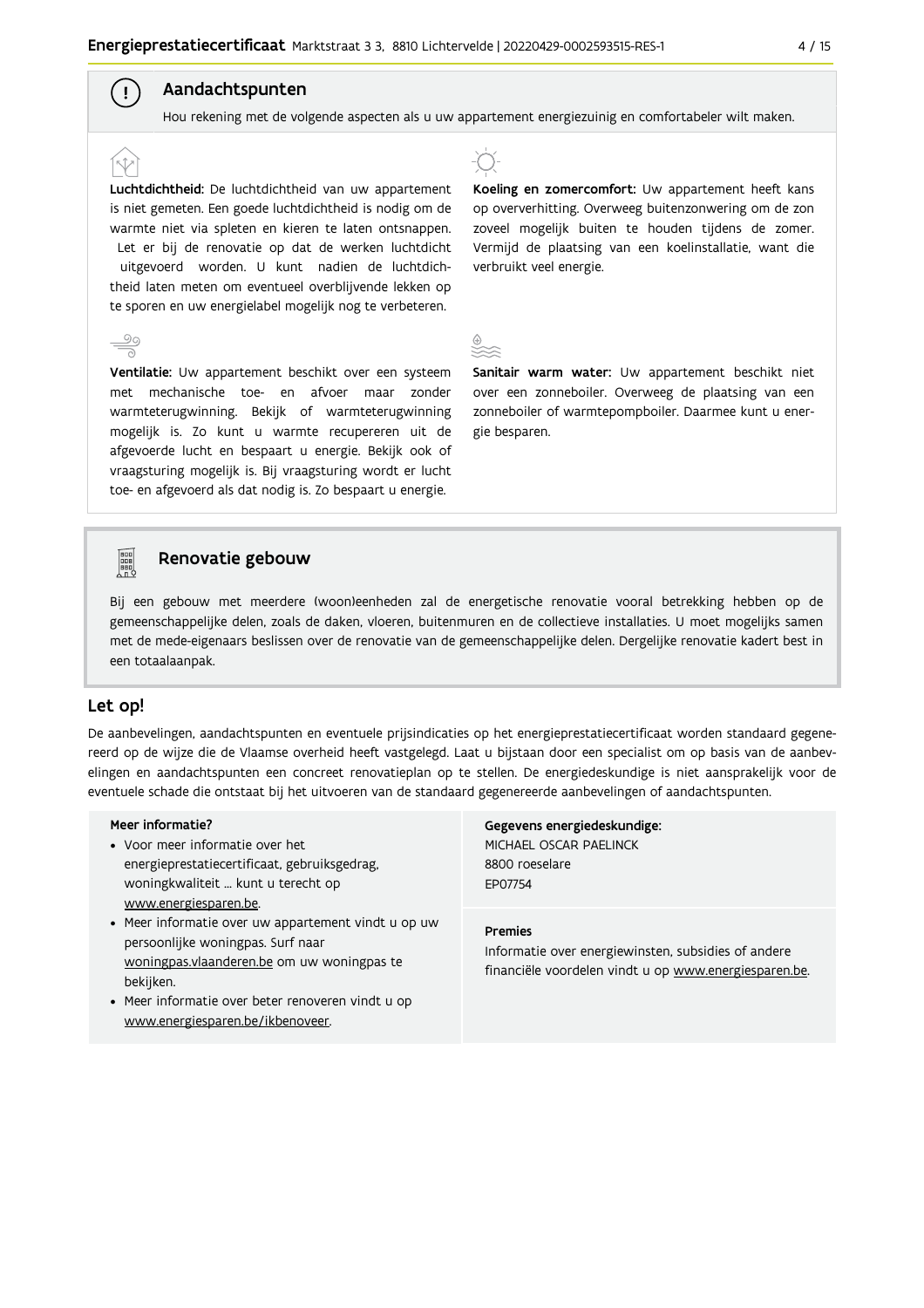## Energieprestatiecertificaat (EPC) in detail

Elk gebouw bestaat uit verschillende onderdelen die met elkaar verbonden zijn. Als u renoveert, kunt u het best al rekening houden met de werken die u later nog gaat uitvoeren.

Dit deel van het energieprestatiecertificaat gaat dieper in op de aanbevelingen van uw appartement. Samen met uw architect of andere vakman kunt u op basis hiervan een renovatieplan opstellen.

### Inhoudstafel

| Daken.                            |    |
|-----------------------------------|----|
| Vensters en deuren                | 8  |
| Muren.                            | 10 |
| Vloeren                           | 11 |
| Ruimteverwarming                  | 12 |
| Installaties voor zonne-energie.  | 13 |
| Overige installaties              | 14 |
| Bewijsstukken gebruikt in dit EPC | 15 |
|                                   |    |

## 10 goede redenen om nu al te BENOveren

BENOveren is BEter reNOveren dan gebruikelijk is, met hogere ambities op het vlak van energieprestaties, goed gepland en met deskundig advies, zodat ook latere renovatiestappen haalbaar blijven (zie ook www.energiesparen.be/ikbenoveer). Een geBENOveerd appartement biedt veel voordelen:

- 1. Een lagere energiefactuur
	- 2. Meer comfort
	- 3. Een gezonder binnenklimaat
	- 4. Esthetische meerwaarde
	- 5. Financiële meerwaarde
- $500 \equiv 0$   $(20)$ 6. Nodig voor ons klimaat
	- 7. Uw appartement is klaar voor uw oude dag
	- 8. Minder onderhoud
	- 9. Vandaag al haalbaar
	- 10. De overheid betaalt mee

## Hoe wordt het EPC opgemaakt?

De eigenschappen van uw appartement zijn door de energiedeskundige ingevoerd in software die door de Vlaamse overheid is opgelegd. De energiedeskundige mag zich alleen baseren op zijn vaststellingen tijdens het plaatsbezoek en op bewijsstukken die voldoen aan de voorwaarden die de Vlaamse overheid heeft opgelegd. Op basis van de invoergegevens berekent de software het energielabel en genereert automatisch aanbevelingen en eventueel ook prijsindicaties. Bij onbekende invoergegevens gaat de software uit van veronderstellingen, onder meer op basis van het (ver)bouw- of fabricagejaar. Om zeker te zijn van de werkelijke samenstelling van uw muur, dak of vloer kunt u ervoor kiezen om verder (destructief) onderzoek uit te voeren (losschroeven stopcontact, gaatje boren in een voeg, binnenafwerking tijdelijk verwijderen ...).

Voor meer informatie over de werkwijze, de bewijsstukken en de voorwaarden kunt u terecht op www.energiesparen.be.

De bewijsstukken die gebruikt zijn voor dit EPC, kan u terugvinden op pagina 15.

## **Energiedoelstelling 2050**

De energiedoelstelling van de Vlaamse Regering is om tegen 2050 alle woningen en appartementen in Vlaanderen minstens even energiezuinig te maken als een energetisch performante nieuwbouwwoning van 2017.

Ten tijde van de opmaak van dit EPC is het nog niet verplicht om aan die energiedoelstelling te voldoen. Denk echter vooruit! Hou nu al zo veel mogelijk rekening met die energiedoelstelling en streef zelfs naar beter.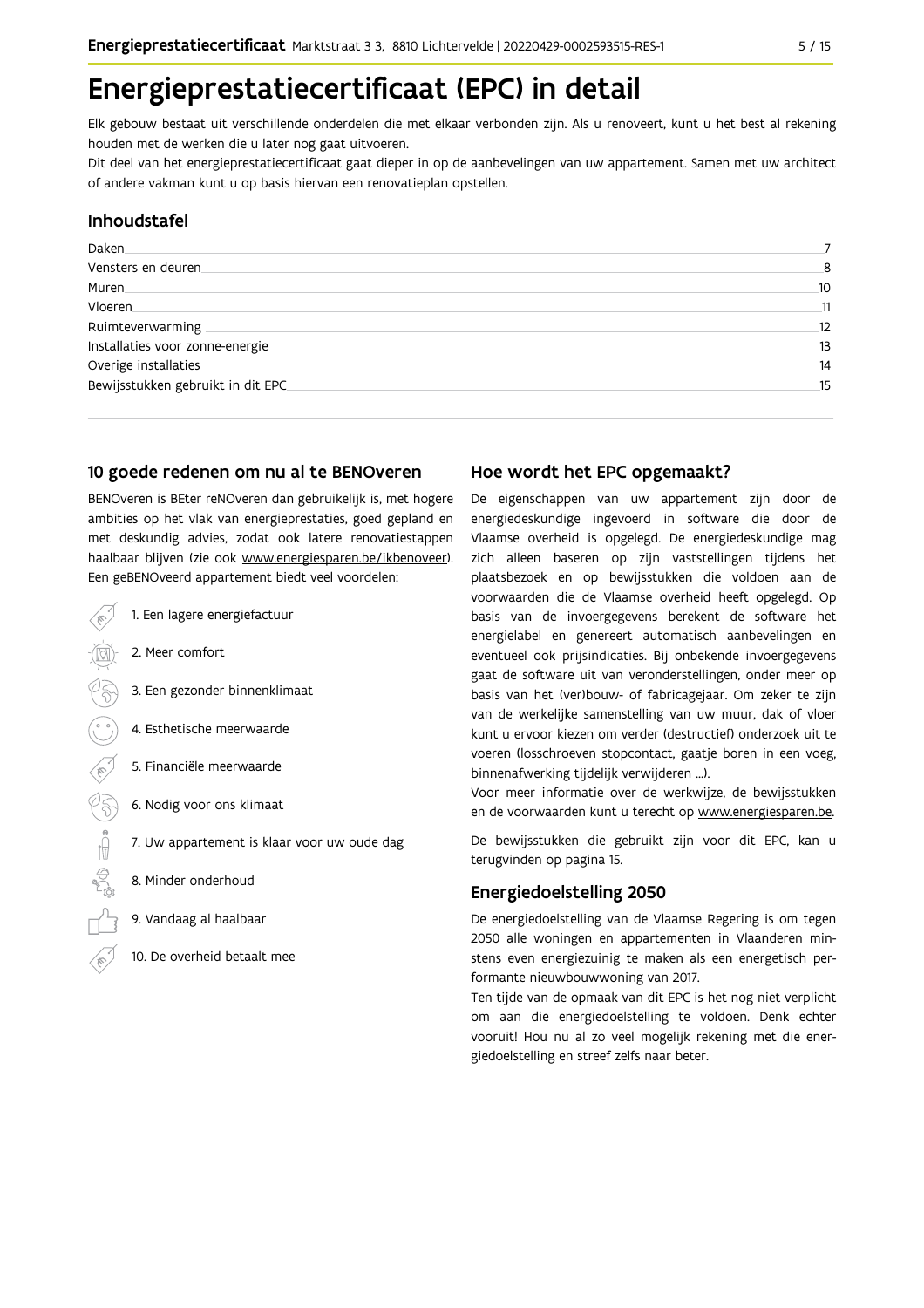## Algemene gegevens

| Gebouw id / Gebouweenheid id                                | 16647273 / 16648447                  |
|-------------------------------------------------------------|--------------------------------------|
| Datum plaatsbezoek                                          | 25/04/2022                           |
| Referentiejaar bouw                                         | 2007                                 |
| Beschermd volume (m <sup>3</sup> )                          | 301                                  |
| Ruimten niet opgenomen in het beschermd volume              | Geen                                 |
| Bruikbare vloeroppervlakte (m <sup>2</sup> )                | 107                                  |
| Verliesoppervlakte (m <sup>2</sup> )                        | 64                                   |
| Infiltratiedebiet $(m^3/(m^2h))$                            | Onbekend                             |
| Thermische massa                                            | Half zwaar/matig zwaar               |
| Open haard(en) voor hout aanwezig                           | Neen                                 |
| Niet-residentiële bestemming                                | Geen                                 |
| Ligging van de eenheid in het gebouw                        | Appartement 2 slpks 1e verdiep links |
| Berekende energiescore (kWh/(m <sup>2</sup> jaar))          | 117                                  |
| Karakteristiek jaarlijks primair energieverbruik (kWh/jaar) | 12.621                               |
| CO <sub>2</sub> -emissie (kg/jaar)                          | 2.421                                |
| Indicatief S-peil                                           | 45                                   |
| Gemiddelde U-waarde gebouwschil (W/(m <sup>2</sup> K))      | 1.03                                 |
| Gemiddeld installatierendement verwarming (%)               | 66                                   |

## Verklarende woordenlijst

| beschermd volume                                    | Het volume van alle ruimten die men wenst te beschermen tegen warmteverlies naar<br>buiten, de grond en aangrenzende onverwarmde ruimten.                                                                                                                                      |
|-----------------------------------------------------|--------------------------------------------------------------------------------------------------------------------------------------------------------------------------------------------------------------------------------------------------------------------------------|
| bruikbare vloeroppervlakte                          | De vloeroppervlakte binnen het beschermd volume die beloopbaar en toegankelijk is.                                                                                                                                                                                             |
| U-waarde                                            | De U-waarde beschrijft de isolatiewaarde van daken, muren, vensters  Hoe lager de<br>U-waarde, hoe beter de constructie isoleert.                                                                                                                                              |
| R-waarde                                            | De warmteweerstand van een materiaallaag. Hoe groter de R-waarde, hoe beter de<br>materiaallaag isoleert.                                                                                                                                                                      |
| lambdawaarde                                        | De warmtegeleidbaarheid van een materiaal. Hoe lager de lambdawaarde, hoe beter<br>het materiaal isoleert.                                                                                                                                                                     |
| karakteristiek jaarlijks primair<br>energieverbruik | De berekende hoeveelheid primaire energie die gedurende één jaar nodig is voor de<br>verwarming, de aanmaak van sanitair warm water, de ventilatie en de koeling van een<br>appartement. Eventuele bijdragen van zonneboilers en zonnepanelen worden in<br>mindering gebracht. |
| berekende energiescore                              | Een maat voor de totale energieprestatie van een appartement. De berekende<br>energiescore is gelijk aan het karakteristiek jaarlijks primair energieverbuik, gedeeld<br>door de bruikbare vloeroppervlakte.                                                                   |
| S-peil                                              | Een maat voor de energieprestatie van de gebouwschil van een appartement. Het<br>S-peil houdt rekening met de isolatie, de luchtdichtheid, de oriëntatie, de<br>zonnewinsten en de vormefficiëntie. Hoe lager het S-peil, hoe energie-efficiënter de<br>gebouwschil.           |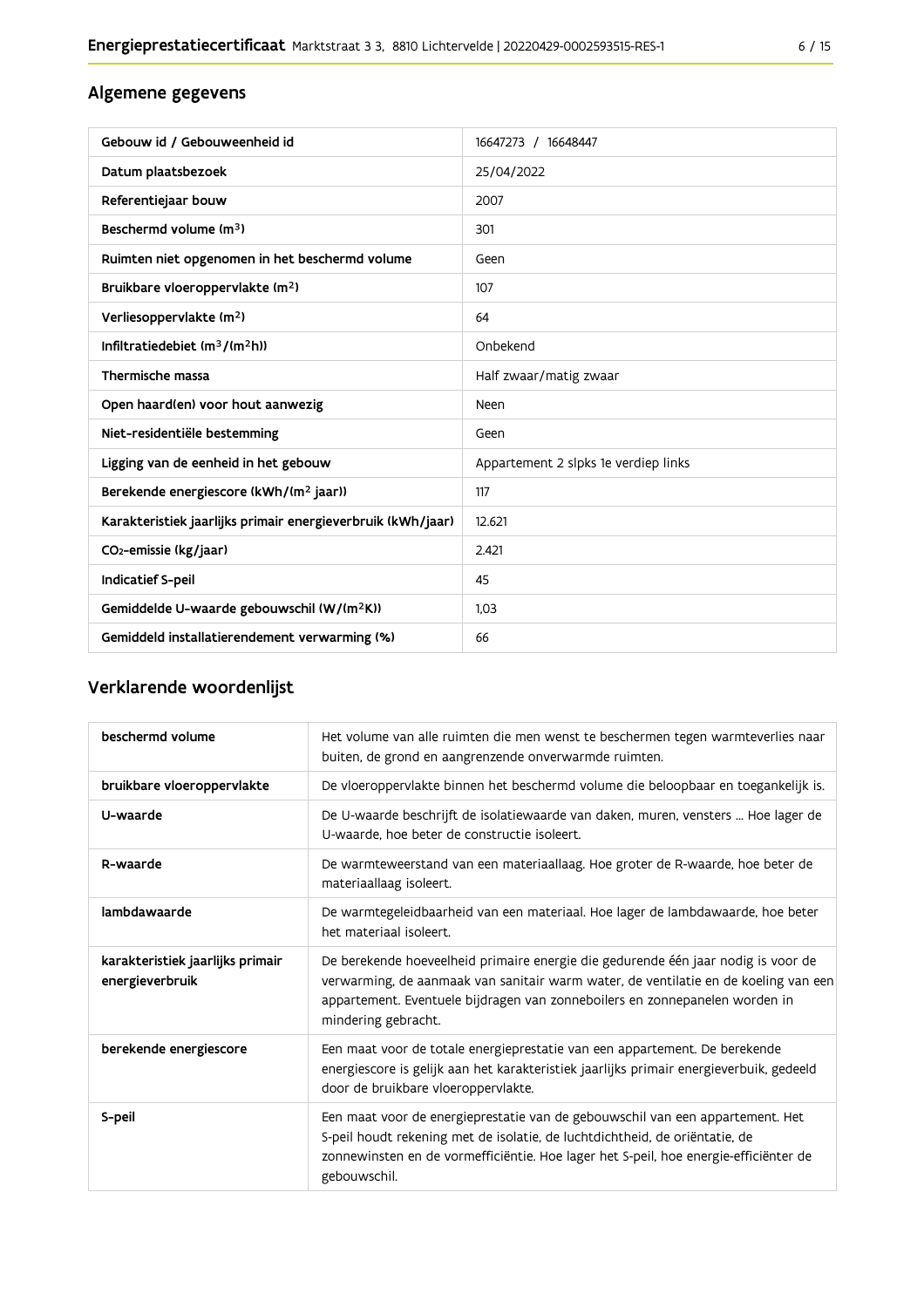## **Daken**

## Technische fiche daken

Indien u werken plant, laat u dan bijstaan door een architect, aannemer of vakman voor deskundig advies en een goede uitvoering van de werken. Onderstaande gegevens zijn de invoergegevens van de energiedeskundige. Hiermee kunt u uw potentiële vakman inlichten over de huidige energetische toestand van uw appartement.



### Legende

a dak niet in riet of cellenbeton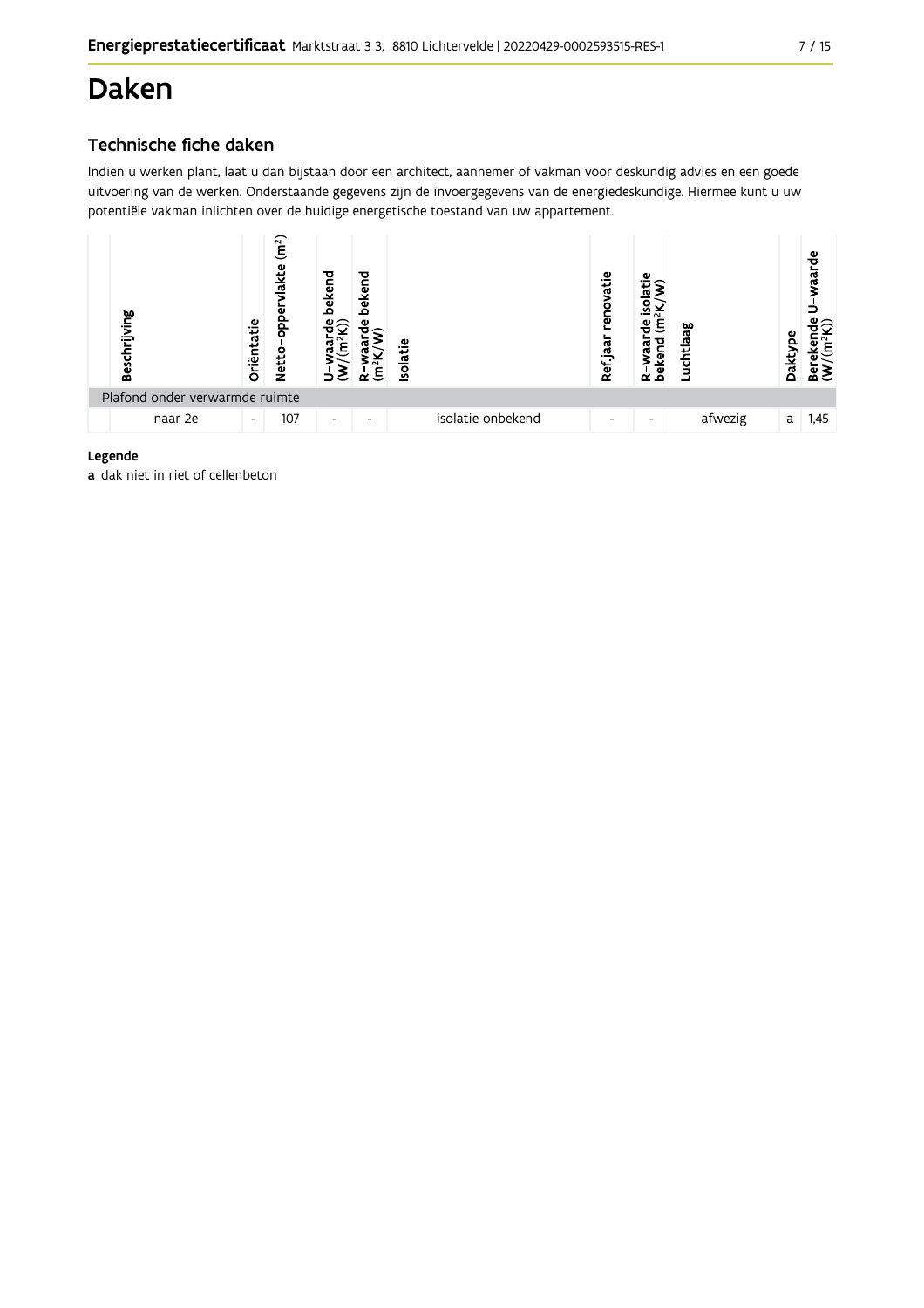## Vensters en deuren

Vensters

FF

22 m<sup>2</sup> van de vensters heeft hoogrendementsbeglazing (geplaatst na 2000). Dat is redelijk energiezuinig, maar voldoet nog niet aan de energiedoelstelling. Als u de beglazing vervangt, zorg dan dat deze voldoet aan de energiedoelstelling.

De kwaliteit van zowel de beglazing als de profielen bepaalt de energieprestatie van uw vensters. Kies altijd voor dubbele hoogrendementsbeglazing of drievoudige beglazing met een U-waarde van maximaal 1,0 W/(m<sup>2</sup>K). Bij de renovatie van vensters kunt u het best streven naar een U-waarde van maximaal 1,5 W/(m<sup>2</sup>K) voor de vensters (glas + profielen). Naast de vensters in de gevel verdienen ook dakvlakvensters, koepels, lichtstraten, polycarbonaatplaten en glasbouwstenen de nodige aandacht.

Hoogstwaarschijnlijk vervangt u uw buitenschrijnwerk maar één keer. Kies daarom meteen voor de meest energie-efficiënte oplossing.

### Technische fiche van de vensters

Indien u werken plant, laat u dan bijstaan door een architect, aannemer of vakman voor deskundig advies en een goede uitvoering van de werken. Onderstaande gegevens zijn de invoergegevens van de energiedeskundige. Hiermee kunt u uw potentiële vakman inlichten over de huidige energetische toestand van uw appartement.

|           | Beschrijving   | Oriëntatie | Helling   | (m <sup>2</sup> )<br>Oppervlakte | bekend<br>$U$ -waarde<br>(W/(m <sup>2</sup> K)) | <b>Beglazing</b> | Buitenzonwering          | Profiel    | U-waarde<br>Berekende l<br>(W/(m <sup>2</sup> K)) |
|-----------|----------------|------------|-----------|----------------------------------|-------------------------------------------------|------------------|--------------------------|------------|---------------------------------------------------|
|           | In voorgevel   |            |           |                                  |                                                 |                  |                          |            |                                                   |
|           | slpk R         | <b>NW</b>  | verticaal | 2,4                              | $\blacksquare$                                  | HR-glas b        | $\overline{\phantom{a}}$ | kunst>2000 | 1,82                                              |
| $\bullet$ | slpk L         | <b>NW</b>  | verticaal | 3,8                              | ٠                                               | HR-glas b        | $\overline{\phantom{a}}$ | kunst>2000 | 1,82                                              |
|           | In achtergevel |            |           |                                  |                                                 |                  |                          |            |                                                   |
| $\bullet$ | living schuif  | ZO.        | verticaal | 6                                | ٠                                               | HR-glas b        | $\overline{\phantom{a}}$ | kunst>2000 | 1,82                                              |
|           | living         | ZO         | verticaal | 9,6                              | ٠                                               | HR-glas b        | $\overline{\phantom{a}}$ | kunst>2000 | 1,82                                              |

#### Legende glastypes

HR-glas b Hoogrendementsglas bouwjaar >= 2000

#### Legende profieltypes

kunst>2000 Kunststof profiel, 2 of meer kamers ≥2000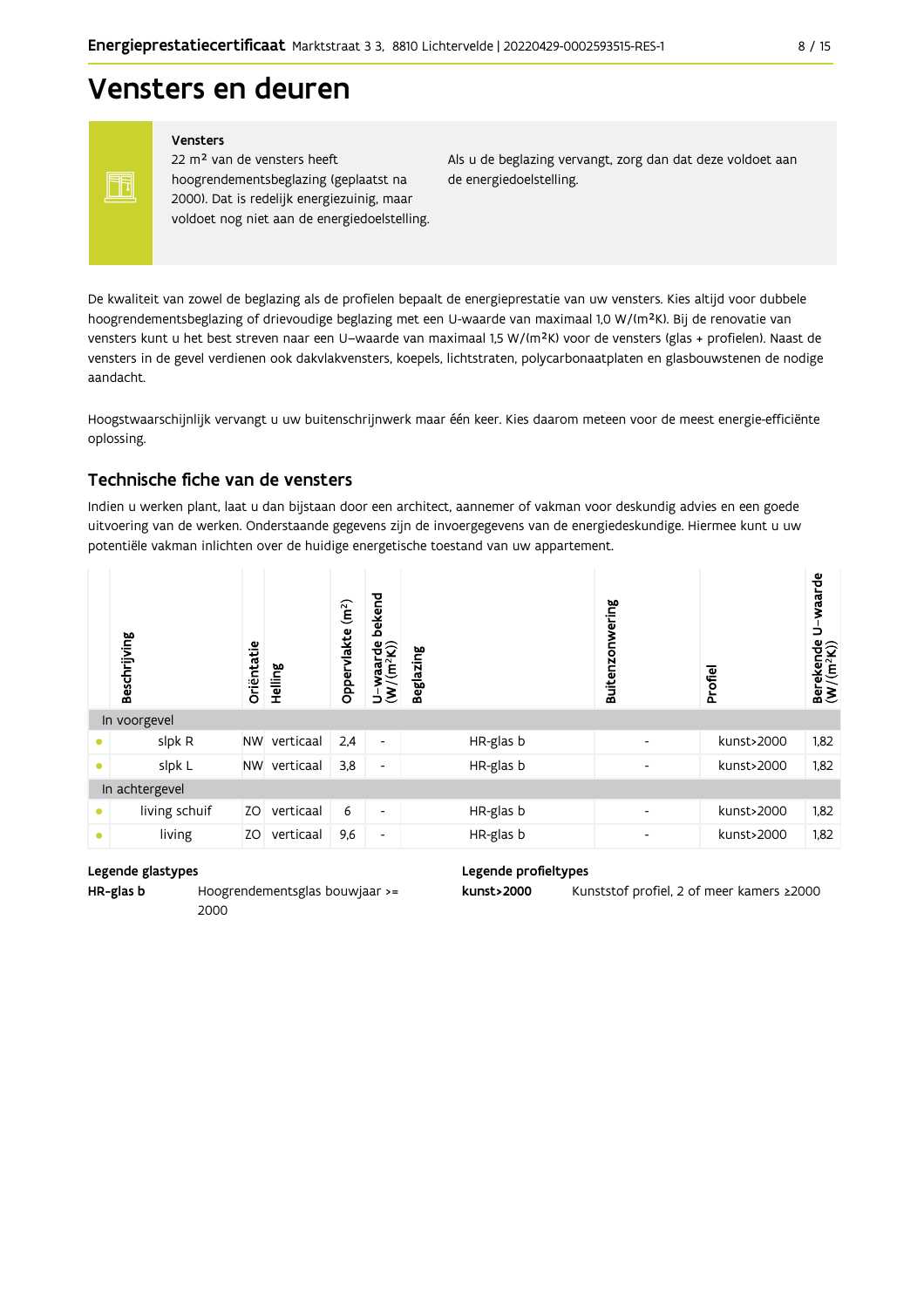Indien u werken plant, laat u dan bijstaan door een architect, aannemer of vakman voor deskundig advies en een goede uitvoering van de werken. Onderstaande gegevens zijn de invoergegevens van de energiedeskundige. Hiermee kunt u uw potentiële vakman inlichten over de huidige energetische toestand van uw appartement.



**b** deur/paneel niet in metaal

Houten profiel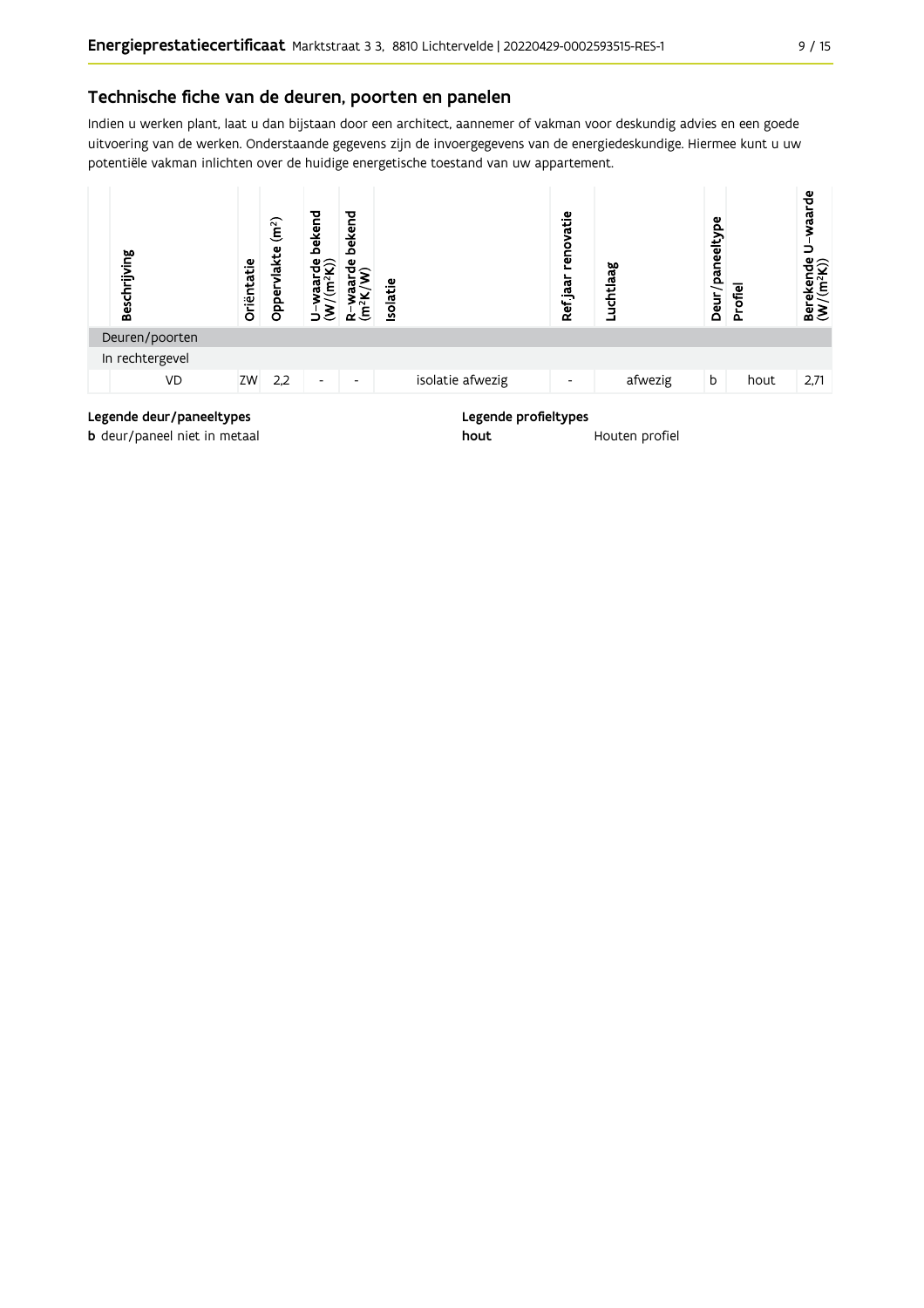## **Muren**

Muur



42 m<sup>2</sup> van de muren is te weinig geïsoleerd. Plaats bijkomende isolatie.

Bij de isolatie van de muren kunt u het best streven naar een U-waarde van maximaal 0,24 W/(m<sup>2</sup>K). Dat komt overeen met een isolatielaag van ongeveer 14 cm minerale wol, EPS of XPS ( $\lambda_a$  = 0,035 W/(mK)) of 10 cm PUR of PIR ( $\lambda_a$  = 0,023 W/(mK)). Als u de isolatie tussen regelwerk plaatst, breng dan minstens 6 cm extra isolatie aan.

Hoogstwaarschijnlijk renoveert u uw muren maar één keer grondig. Isoleer daarom meteen maximaal. De energiedoelstelling van 0,24 W/(m<sup>2</sup>K) vormt de basis, maar u kunt altijd streven naar beter.

### Technische fiche van de muren

Indien u werken plant, laat u dan bijstaan door een architect, aannemer of vakman voor deskundig advies en een goede uitvoering van de werken. Onderstaande gegevens zijn de invoergegevens van de energiedeskundige. Hiermee kunt u uw potentiële vakman inlichten over de huidige energetische toestand van uw appartement.

|           | Beschrijving                         | Oriëntatie | Netto-oppervlakte (m <sup>2</sup> ) | Diepte onder maaiveld (m) | U-waarde bekend (W/(m <sup>2</sup> K)) | R-waarde bekend (m <sup>2</sup> K/W) | Isolatie                                 | Refjaar renovatie        | Luchtlaag            | Muurtype | Berekende U-waarde<br>(W/(m <sup>2</sup> K)) |
|-----------|--------------------------------------|------------|-------------------------------------|---------------------------|----------------------------------------|--------------------------------------|------------------------------------------|--------------------------|----------------------|----------|----------------------------------------------|
|           | Buitenmuur                           |            |                                     |                           |                                        |                                      |                                          |                          |                      |          |                                              |
|           | Voorgevel                            |            |                                     |                           |                                        |                                      |                                          |                          |                      |          |                                              |
| $\bullet$ | gevel                                | <b>NW</b>  | 15,9                                | ٠                         |                                        | $\overline{a}$                       | 50mm XPS<br>zonder regelwerk<br>in spouw | $\overline{\phantom{a}}$ | aanwezig<br>in spouw | a        | 0,62                                         |
|           | Achtergevel                          |            |                                     |                           |                                        |                                      |                                          |                          |                      |          |                                              |
| ۰         | gevel                                | ZO         | 12,2                                |                           |                                        |                                      | 50mm XPS<br>zonder regelwerk<br>in spouw | $\sim$                   | aanwezig<br>in spouw | a        | 0,62                                         |
|           | Linkergevel                          |            |                                     |                           |                                        |                                      |                                          |                          |                      |          |                                              |
| $\bullet$ | gevel achter                         | <b>NO</b>  | 14                                  | $\overline{a}$            |                                        |                                      | 50mm XPS<br>zonder regelwerk<br>in spouw | $\overline{\phantom{a}}$ | aanwezig<br>in spouw | a        | 0.62                                         |
|           | Muur in contact met verwarmde ruimte |            |                                     |                           |                                        |                                      |                                          |                          |                      |          |                                              |
|           | Voorgevel                            |            |                                     |                           |                                        |                                      |                                          |                          |                      |          |                                              |
|           | gebuur + gang                        | <b>NW</b>  | 5,7                                 |                           |                                        |                                      | isolatie afwezig                         |                          | afwezig              | a        | 1,92                                         |
|           | Rechtergevel                         |            |                                     |                           |                                        |                                      |                                          |                          |                      |          |                                              |
|           | gebuur + gang                        | ZW         | 31                                  |                           |                                        |                                      | isolatie afwezig                         | $\overline{\phantom{a}}$ | afwezig              | a        | 1,92                                         |
|           | Linkergevel                          |            |                                     |                           |                                        |                                      |                                          |                          |                      |          |                                              |
|           | gebuur                               | <b>NO</b>  | 19,6                                |                           |                                        |                                      | isolatie afwezig                         |                          | afwezig              | a        | 1,92                                         |

#### Legende

a muur niet in isolerende snelbouwsteen of cellenbeton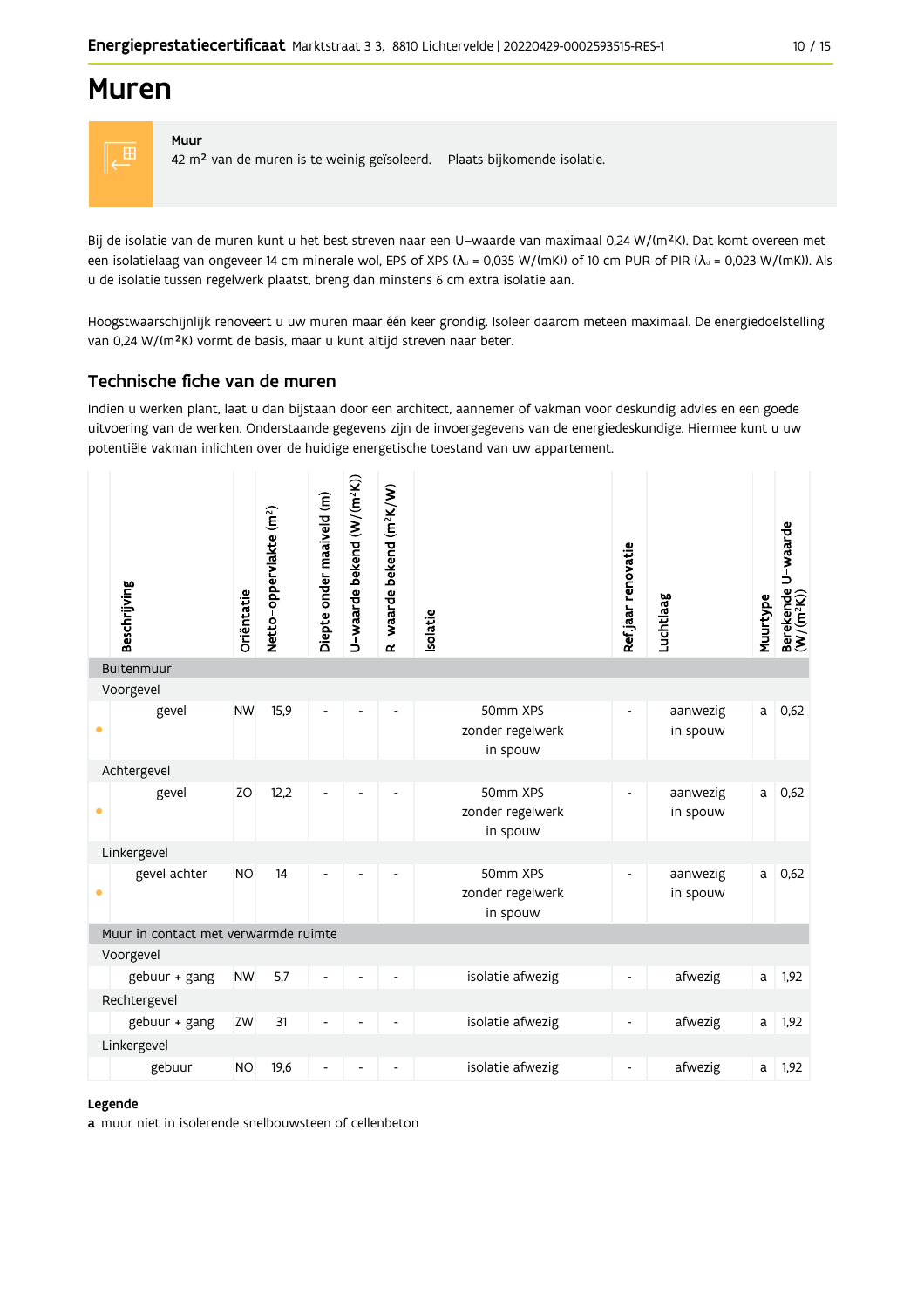## Vloeren

## Technische fiche van de vloeren

Indien u werken plant, laat u dan bijstaan door een architect, aannemer of vakman voor deskundig advies en een goede uitvoering van de werken. Onderstaande gegevens zijn de invoergegevens van de energiedeskundige. Hiermee kunt u uw potentiële vakman inlichten over de huidige energetische toestand van uw appartement.



#### Legende

a vloer niet in cellenbeton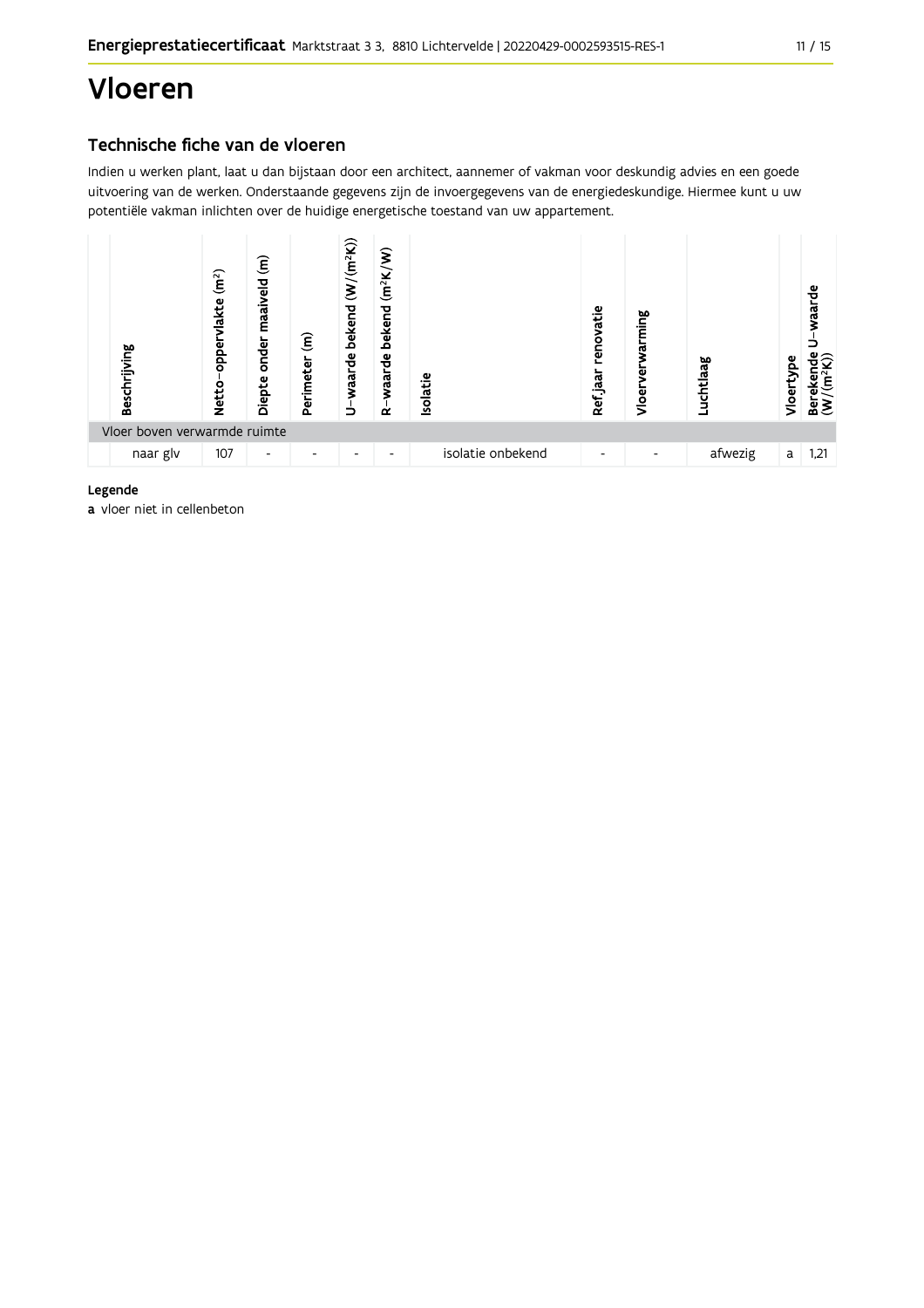## Ruimteverwarming



Proficiat! De verwarmingsinstallatie met condenserende ketel voldoet aan de energiedoelstelling.

## Technische fiche van de ruimteverwarming

Indien u werken plant, laat u dan bijstaan door een architect, aannemer of vakman voor deskundig advies en een goede uitvoering van de werken. Onderstaande gegevens zijn de invoergegevens van de energiedeskundige. Hiermee kunt u uw potentiële vakman inlichten over de huidige energetische toestand van uw appartement.

## Installaties met één opwekker

|                                      | RV1                                               |  |  |
|--------------------------------------|---------------------------------------------------|--|--|
|                                      | $\odot$                                           |  |  |
| Omschrijving                         | vaillant turbotec plus                            |  |  |
| Type verwarming                      | centraal                                          |  |  |
| Aandeel in volume (%)                | 100%                                              |  |  |
| Installatierendement (%)             | 66%                                               |  |  |
| Aantal opwekkers                     | $\mathbf{1}$                                      |  |  |
| Opwekking                            |                                                   |  |  |
|                                      | $\odot$                                           |  |  |
| Type opwekker                        | individueel                                       |  |  |
| Energiedrager                        | gas                                               |  |  |
| Soort opwekker(s)                    | condenserende ketel                               |  |  |
| Bron/afgiftemedium                   |                                                   |  |  |
| Vermogen (kW)                        |                                                   |  |  |
| Elektrisch vermogen WKK<br>(kW)      |                                                   |  |  |
| Aantal (woon)eenheden                | $\blacksquare$                                    |  |  |
| Rendement                            | 91% t.o.v. onderwaarde                            |  |  |
| Referentiejaar fabricage             | $\overline{\phantom{0}}$                          |  |  |
| Labels                               | $\overline{a}$                                    |  |  |
| Locatie                              | binnen beschermd                                  |  |  |
|                                      | volume                                            |  |  |
| Distributie                          |                                                   |  |  |
| Externe stookplaats                  | nee                                               |  |  |
| Ongeïsoleerde leidingen (m)          | 0m ≤ lengte ≤ 2m                                  |  |  |
| Ongeïsoleerde combilus (m)           | $\overline{\phantom{0}}$                          |  |  |
| Aantal (woon)eenheden op<br>combilus |                                                   |  |  |
| Afgifte & regeling                   |                                                   |  |  |
| Type afgifte                         | radiatoren/convectoren                            |  |  |
| Regeling                             | pompregeling<br>thermostatische<br>radiatorkranen |  |  |
|                                      | kamerthermostaat                                  |  |  |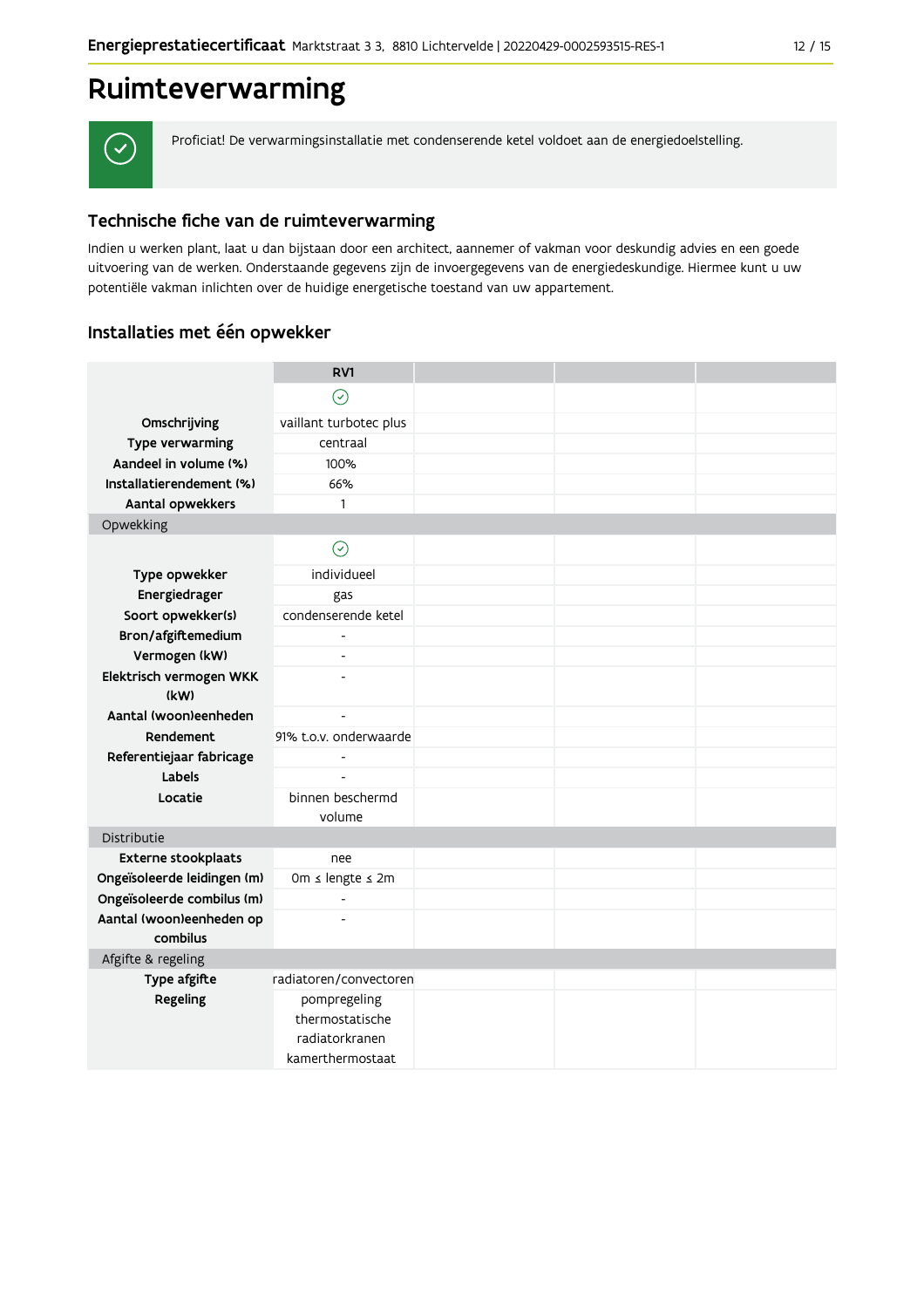## Installaties voor zonne-energie



#### Zonneboiler

Er is geen zonneboiler aanwezig.

Onderzoek de mogelijkheid om een zonneboiler te plaatsen. Raadpleeg hiervoor de zonnekaart of vraag raad aan een vakman.

Zonnepanelen Er zijn geen zonnepanelen aanwezig.

Onderzoek de mogelijkheid om zonnepanelen te plaatsen. Raadpleeg hiervoor de zonnekaart of vraag raad aan een vakman.

De zonnekaart berekent automatisch het zonnepotentieel voor uw gebouw en geeft een indicatie van het aantal zonnepanelen of zonnecollectoren dat u op het dak zou kunnen plaatsen.

Let op: de zonnekaart gaat uit van het elektriciteits- en watergebruik van een standaardgezin. Hou er bij de bepaling van de grootte van de te plaatsen installatie rekening mee dat het elektriciteits- en watergebruik van uw gebouw kan afwijken.

Voor meer informatie over de berekening van het zonnepotentieel kunt u terecht op de zonnekaart via www.energiesparen.be/zonnekaart.

### Technische fiche van de installaties op zonne-energie

Geen installaties op zonne-energie aanwezig.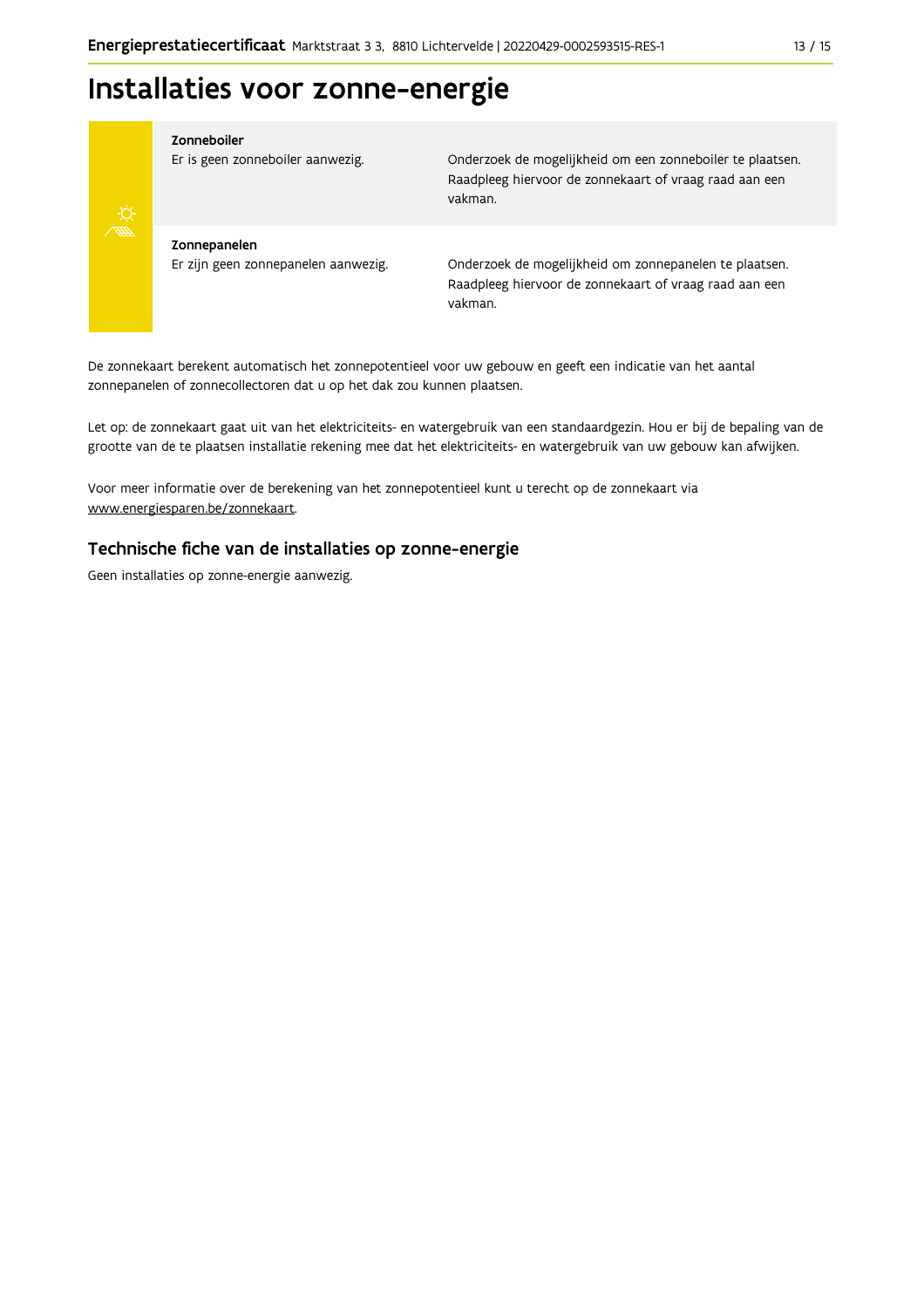## Overige installaties

### Sanitair warm water



Uw appartement beschikt niet over een zonneboiler. Overweeg de plaatsing van een zonneboiler of warmtepompboiler. Daarmee kunt u energie besparen.

|                                    | SWW1                     |  |
|------------------------------------|--------------------------|--|
| <b>Bestemming</b>                  | keuken en badkamer       |  |
| Opwekking                          |                          |  |
| Soort                              | individueel              |  |
| Gekoppeld aan ruimteverwarming     | ja, aan rv1              |  |
| Energiedrager                      |                          |  |
| Type toestel                       | $\overline{\phantom{a}}$ |  |
| Referentiejaar fabricage           | $\blacksquare$           |  |
| Energielabel                       |                          |  |
| Opslag                             |                          |  |
| Aantal voorraadvaten               | $\circ$                  |  |
| Aantal (woon)eenheden              |                          |  |
| Volume (I)                         | $\overline{\phantom{0}}$ |  |
| Omtrek (m)                         |                          |  |
| Hoogte (m)                         |                          |  |
| Isolatie                           |                          |  |
| Label                              | $\overline{\phantom{a}}$ |  |
| Opwekker en voorraadvat één geheel |                          |  |
| Distributie                        |                          |  |
| Type leidingen                     | gewone leidingen         |  |
| Lengte leidingen (m)               | > 5m                     |  |
| Isolatie leidingen                 | $\blacksquare$           |  |
| Aantal (woon)eenheden op leidingen |                          |  |

### Ventilatie

99 Uw appartement beschikt over een systeem met mechanische toe- en afvoer maar zonder warmteterugwinning. Bekijk of warmteterugwinning mogelijk is. Zo kunt u warmte recupereren uit de afgevoerde lucht en bespaart u energie. Bekijk ook of vraagsturing mogelijk is. Bij vraagsturing wordt er lucht toe- en afgevoerd als dat nodig is. Zo bespaart u energie.

| Type ventilatie                  | mechanische toevoer en afvoer |
|----------------------------------|-------------------------------|
| Rendement warmteterugwinning (%) |                               |
| Referentiejaar fabricage         | $\overline{\phantom{a}}$      |
| M-factor                         |                               |
| Reductiefactor regeling          |                               |
| Type regeling                    | $\,$                          |
| <b>Bypass</b>                    |                               |

## **Koeling**

Uw appartement heeft kans op oververhitting. Overweeg buitenzonwering om de zon zoveel mogelijk buiten te houden tijdens de zomer. Vermijd de plaatsing van een koelinstallatie, want die verbruikt veel energie.

Koelinstallatie